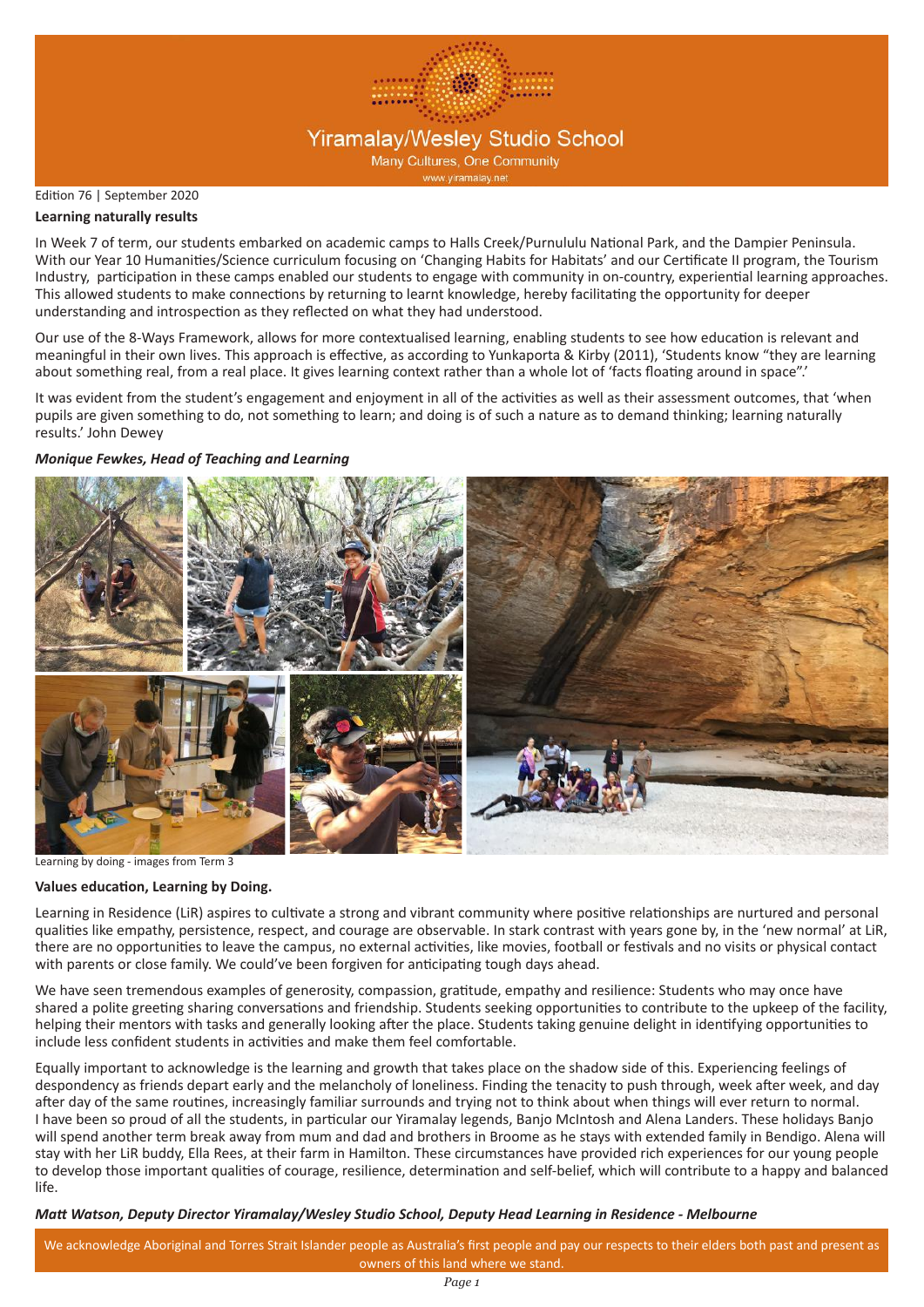#### **Camps, calitropis and cane toads**

The Year 10 - Senior Years Preparation Program (SYPP) camp was a five-day field trip which took us through Gidja, Jaru and Gooniyandi country. We saw how different habitats are used, the threats to these habitats, and how places are being protected by traditional owners, government bodies, tourism operators and some pastoralists.

On Gidja and Jaru country just out of Halls Creek, Seaniquah and Elizah shared the tale of a cave underneath Palm Springs in which the Rainbow Serpent lives. Being there in person helped us to appreciate this habitat in a way we never could have in the classroom. After rubbing rocks under our armpits (so the serpent could become familiar with us), we dove in for a refreshing swim.

Sitting around the fire at Sawpit Gorge, staff and students were inspired by Seaniquah welcoming us to country and advising us which parts of the gorge were culturally appropriate for us to walk in. Seaniquah and Tanika also demonstrated awesome bush skills and sheer grit to break down big logs so we could keep the fire burning while we had dinner, played games and shared stories.

Our trip continued to Purnululu National Park, a World Heritage site of international importance. Here we did LOTS of challenging walks and staff noted how well students supported and encouraged each other, and how their persistence and resilience built up each day. We learned to understand and respect the rules of the National Park - even though we wished we could have a campfire. Instead, we laughed together, playing games like I spy and charades, and encouraging each other to take a safe risk and just 'have a go'.

The hardest hike, which all students tackled with gusto, took us into Mini Palms Gorge and close to a sacred women's site. We learned that being near sacred sites can affect people in different ways, with mentor Jeremiah later becoming unwell. We were very grateful and inspired when Elizah was able to heal Jeremiah. Later in the classroom, we discussed whether these types of sites should be marked on a map - and what the possible impacts of this could be.

This trip was a great combination of academic and on-country learning. Our proud and confident students behaved maturely and respectfully (most of the time!), welcoming us to their country and sharing their stories of country, spirits and sacred sites. Staff and students forged stronger relationships, trust and respect for one another, and for the habitats we visited.



Images from Gidja and Jaru country on the Year 10 (SYPP) camp and students supporting the Bunuba rangers program

This term students also worked with teachers and rangers to learned about threats to habitats from invasive species, including the declared weed *calitropis* and the ubiquitous pest the cane toad. Our night-time toad hunting resulted in the discovery of the new cane toad frontier and Bunuba rangers are now planning for a taste aversion program; while our day time efforts led to the clearing of *calitropis* almost entirely from a creek crossing near Yiramalay.

## **Farewell Oz** *Leonie Starnawski, Teacher*

Austin (Oz) Smith has been with Yiramalay Kimberley for just shy of one year, spoiling us with his now famous brunches that would be the envy of any good restaurant. The kitchen will not be the same now that Oz is moving on to a fantastic opportunity running the kitchen at the San Remo hotel near Phillip Island in Victoria. We are sad to see Oz depart and will miss his great sense of humour and support of the program; I am not sure we will all miss the black pudding sausage that this Scottish treasure tried to have us all eating! All the very best for your next adventure, Oz.



### *Felicity Pearson, Director (Acting)*

Oz with Yiramalay students and one of his many famous brunches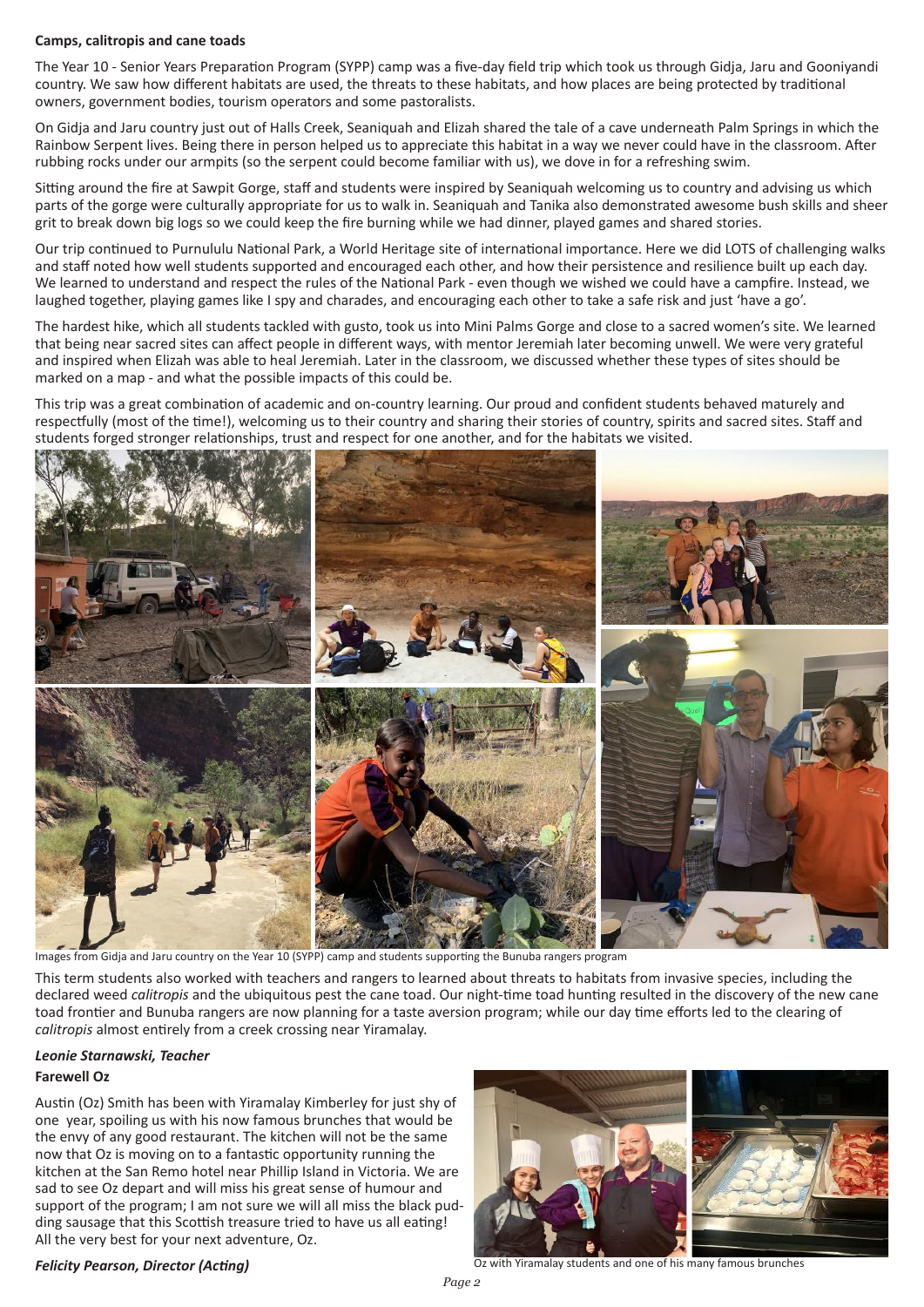#### **Consumers to providers**

Each term of the Year 11 and 12 Certificate II in Skills for Work and Vocational Pathways, focusses on a different industry context and engages students in a package of learning experiences relating to that area. Term 3 2020 embedded units within the tourism industry and set the scene for unmatched opportunities of learning by experience, during our academic camp up the Dampier Peninsula, north of Broome.

Schooling at Yiramalay offers students many occasions to learn on-country. During camp we did that on Jabirr Jabirr, Nyul Nyul, Bardi, and Nimanburr country; wading in crystal clear salt water, touring the islands off Cygnet Bay, and knee-deep in mangrove mud. Through each one of their five senses the students were engaged with tourism as they stepped out of the familiar into the unknown.

They heard nature up close and personal, as they tuned in to native bees buzzing deep within tree trunks. They listened to stories around the camp fire, spoken by local family members keen for them to know more. They smelt the sea air, inhaled aromas of crushed bush medicine leaves, and breathed in wafts of the catch of the day roasting over the coals. They learnt how to pick up a mud crab boldly yet safely, after spotting it well-camouflaged in a sandy hiding spot. They held the smooth round orb of a perfect pearl in the palm of their hand, as they heard the five factors that make up its worth. They sat around the fire at night rejoicing at salty sweet oysters, or picking the previously mentioned mud crab's claws, fresh from the boiling pot bright orange, juicy and tasty.

![](_page_2_Picture_4.jpeg)

Images from the Dampier Peninsular Year 11 and 12 Certificate II tourism industry camp

They looked upon the seemingly endless stretch of blue water and white sand, meeting those red moonscape cliffs. The landscapes and seascapes etched an indelible mark behind our eyes, even for those who have seen it all before. Local Indigenous tourism operators spoke to us with joy and passion about their own journey into the tourism industry and were full of enthusiasm for the many opportunities available to our students - jobs, funding, and the sweet satisfaction of being able to work with their own knowledge on-country and close to home.

The change in location from freshwater to salt water country was evident all around us, as was the potential shift in perspective of our group from tourism consumers to future tourism providers.

#### *Mary Zbierski-West, Teacher*

#### **The low-down on lock down**

For Yiramalay students in the LiR in Melbourne, each day blends into the next, the only difference being no classrooms and sleep ins on weekends, students continue to show a great deal of tolerance and commitment through this challenging time.

Confined to the radius of campus, students certainly have made the most of the College facilities, many have picked up new skills such as sewing, painting, knitting and cooking. Friday and Saturday nights offerings are now games, quizzes and karaoke, and improving balancing with Yoga, a great escape for the more studious. Table tennis has become a highlight, with competitive matches played every evening between students and staff. Dinner is the time we see one another, appreciating the time we have to sit down, eat delicious food and have a yarn about anything but the obvious - *What are you watching right now*?, always being at the forefront of conversation. During this time, students are discovering their inner strength and their ability to make the best of a situation, however dire it may seem, and to use this time as an opportunity for growth, spending time getting to know themselves and one another.

![](_page_2_Picture_12.jpeg)

*Ayla Pearson, Residential Mentor*

Images of students in Melbourne